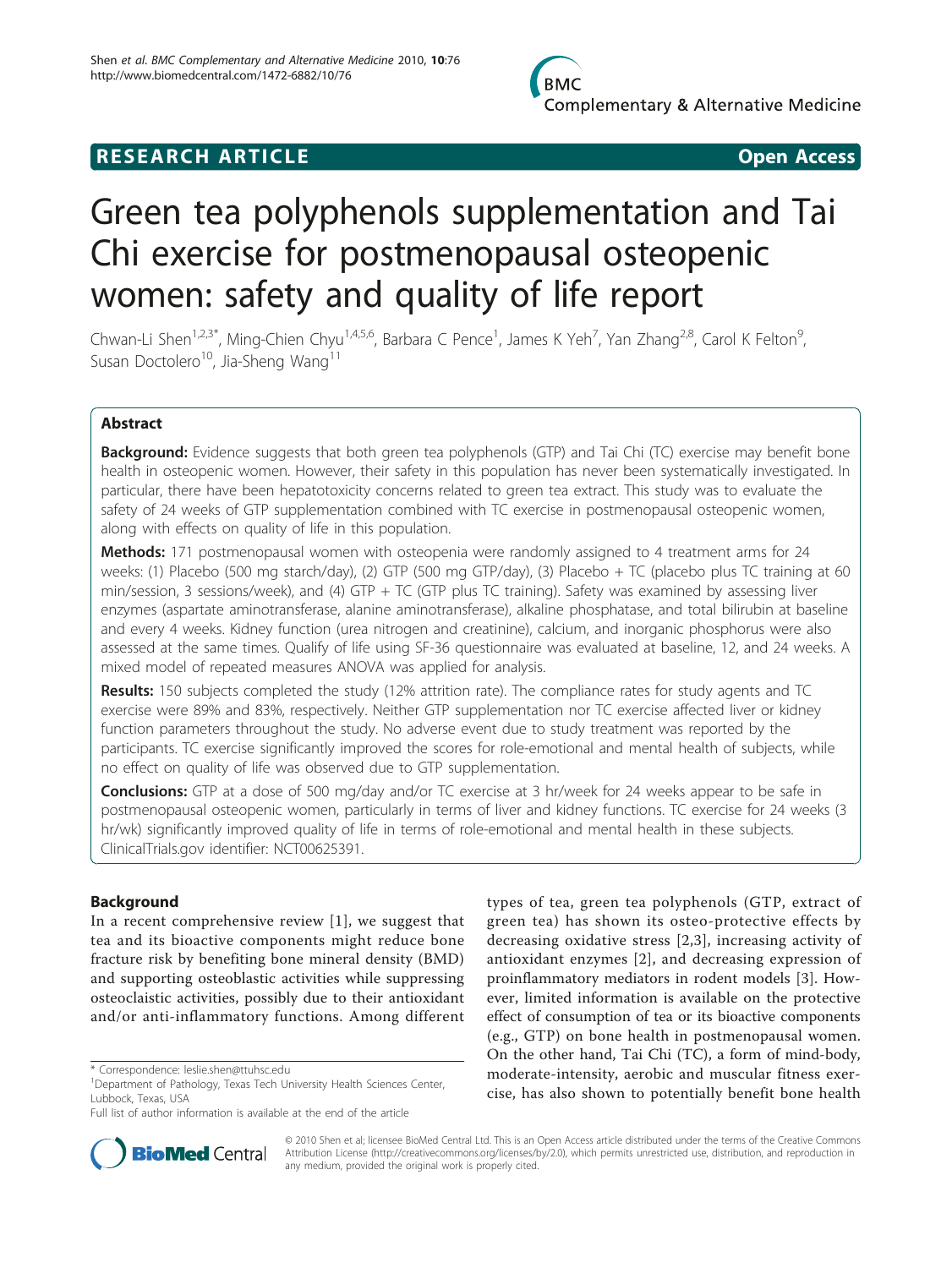[[4](#page-9-0)-[7](#page-9-0)]. However, there is limited information based on systematic study of TC's effect on bone health in postmenopausal women with low bone mass. Therefore, the long-term goal of the study is to investigate the effect of GTP and TC exercise on bone health in the targeted population. This paper focuses on the safety and impact on quality of life associated with this combined intervention. Results of bone, inflammation and oxidative stress parameters will be reported in a separate paper.

Legislation in use of complementary and alternative medicine (i.e., herbal/dietary supplement) is not uniform, even lacking in many countries. In the US, green tea extract is labeled as a dietary supplement which does not seem to require pre-clinical tests, and its traditional use proves not to be harmful in the specified condition of use [\[8](#page-9-0)]. Although green tea has been a popular beverage for centuries, a systemic review by the recent United States Pharmacopeia (USP) of 216 case reports on green tea products revealed 34 reports concerning liver damage [\[9](#page-9-0)]. Among them, 27 reports were categorized as possible causality and 7 reports as probable causality. Based on this review, the USP Dietary Supplement Information Expert Committee determined that when dietary supplement products containing green tea extract are used and formulated appropriately, the Committee is unaware of significant safety issues that would prohibit monograph development. A caution statement needs to be included in the labeling section [\[9](#page-9-0)].

On the other hand, based on published hepatotoxicity episodes, Mazzanti et al. [[10\]](#page-9-0) concluded that there can be no longer a reasonable doubt that ingestion of concentrated extracts of green tea and infusions of green tea itself poses a real and growing risk to liver health. The hepatotoxicity is probably due to (-)-epigallo-catechin gallate or its metabolites which, under particular conditions related to the patient's metabolism, can induce oxidative stress in the liver. In a few cases, toxicity related to concomitant medications could also be involved [\[10\]](#page-9-0).

The above evidence suggests that it is important to assess safety issues in conducting a long-term clinical study involving green tea extract as a treatment. However, most of the published green tea clinical studies were either short-term ( $\leq 12$  weeks) [[11](#page-9-0)-[13\]](#page-9-0), with a longer study period but little or limited information on safety data related to liver function [\[14,15](#page-9-0)], or relatively small sample sizes [[11-15](#page-9-0)]. The detailed safety information is important because for all of the interest in clinical studies using green tea as study agents, lacking such information hinders the research development. The present work is the first GTP safety report on liver and kidney functions based on a larger sample size in a 24-week placebo-controlled and randomized clinical trial.

Tai Chi has been investigated in many clinical studies, and is generally considered a safe intervention/treatment in population with various health issues [\[16](#page-9-0)]. However, no study evaluated the effect of TC in conjunction with GTP supplementation on liver and kidney function in any study population. It is not clear if Tai Chi exercise would interact with GTP to attenuate green tea related toxicity in our study subjects. Such safety data are important to future clinical studies using GTP and/or Tai Chi as study treatment.

Therefore, the objective of this paper is to evaluate the safety of 24 weeks of GTP supplementation combined with TC exercise in postmenopausal osteopenic women. In addition to safety, the effects of treatment arms on quality of life (as assessed by SF-36 questionnaires) are also reported.

## Methods

## Study participants

Postmenopausal women were recruited primarily through flyers, local TV, radios, newspaper, municipal community centers and clinics to participate in this study. The complete study protocol has been reported in detail previously [[17](#page-9-0)] and only a brief description is provided here.

Inclusion criteria were (i) postmenopausal women (at least 2 years after menopause) with osteopenia (mean lumbar spine and/or hip bone mineral density (BMD) T-score between 1 and 2.5 standard deviation (SD) below the young normal sex-matched areal BMD of the reference database) [[12\]](#page-9-0), (ii) normal function of thyroid (thyroid-stimulating hormone (TSH) > 0.3 and  $< 5.0$  mU/L), liver (bilirubin  $\leq 2.0$  mg/dL, aspartate aminotransferase (AST)/alanine aminotransferase  $(ALT)$  < 3  $\times$  upper limit of normal), and kidney (serum creatinine (Crt)  $\leq$  2.0 mg/dL, blood urea nitrogen (BUN) < 1.5 times), (iii) serum alkaline phosphatase (ALP) (33 - 130 U/L), calcium (Ca) (8.6 - 10.2 mg/dL), and inorganic phosphorus (Pi) (2.5 - 4.5 mg/ dL) were within normal ranges, (iv) and serum 25 hydroxy vitamin D  $(25(OH)D) \ge 20$  ng/mL.

Women were excluded if they (i) had a disease condition or were on medication known to affect bone metabolism, (ii) had a history of cancer except for treated superficial basal or squamous cell carcinoma of the skin, (iii) had uncontrolled intercurrent illness or physical condition that would be a contraindication to exercise, (iv) had depression, cognitive impairment, or (v) were unwilling to accept randomization. Written informed consent was obtained from all the participants before enrollment. The study was approved by the Texas Tech University Health Sciences Center Institutional Review Board.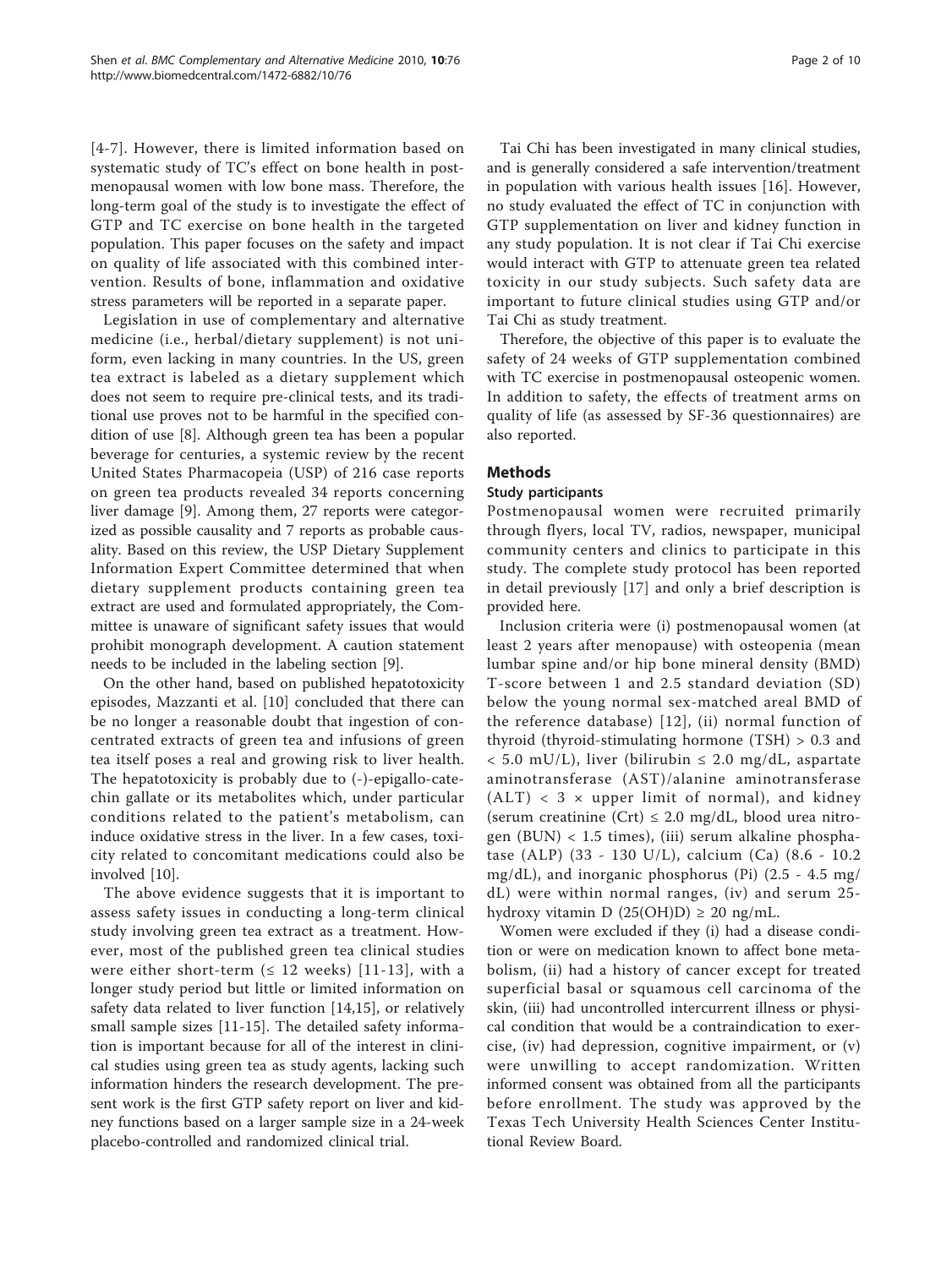## Study design and intervention

This was a 24-week, placebo-controlled, randomized intervention trial to investigate the effects of GTP and TC on bone parameters. Participants were randomly assigned to one of the four treatment groups:

- Placebo group: medicinal starch 500 mg daily
- GTP group: GTP 500 mg daily

▪ Placebo + TC group: medicinal starch 500 mg daily and 24-move simplified Yang-style TC training (60 minutes per session, 3 sessions per week)

▪ GTP + TC group: GTP 500 mg daily and 24-move simplified Yang-style TC training (60 minutes per session, 3 sessions per week)

Medicinal starch and GTP study agents were supplied by Zhejiang Yuxin Pharmaceutical Co., Ltd., China (US FDA IND number 77,470). The main GTP components were 99.25% pure, with 46.5% of epigallocatechin-3-gallate (EGCG), 21.25% of epigallocatechin (ECG), 10% of epicatechin (EC), 7.5% of epicatechin-3-gallate (EGC), 9.5% of gallocatechin gallate (GCG), and 4.5% of catechin. The daily dose of GTP or placebo material was divided into two capsules (250 mg each). During the 24-week intervention, all participants were provided with 500 mg elemental calcium and 200 IU vitamin D (as cholecalciferol) daily.

### Randomization and blinding

To ensure comparable distribution across treatment arms, eligible participants were stratified before randomization by a fixed randomized scheme based on age  $(≥$  $65$  or  $\lt 65$  years old), history of green tea consumption, and history of mind-body exercise. Both the study participants and investigators responsible for the day-to-day operation and data analyses were blinded to the GTP/ placebo group status.

## Measurements

Medical history, physical activity level, depression (mood), and cognitive impairment assessment were collected at the time of enrollment. The depression (mood) assessment was measured by the Yesavage self-rated Geriatric Depression Score [\[18\]](#page-9-0). BMD was determined at baseline for the screening purpose by dual energy Xray absorptiometry (DEXA) (Norland Excel X-Ray Bone Densitometer). Also at baseline for screening purposes only, overnight fasting blood and urine samples were collected for the measurement of concentrations of serum 25(OH)D and TSH by a certified diagnostic laboratory (Quest Diagnostics, Dallas, TX).

Laboratory blood chemistry parameters, including ALP, BUN, bilirubin (Bil), AST, ALT, Ca, Pi, and Crt were assessed in overnight fasting blood samples taken at baseline and every 4 weeks throughout the study period. All samples were processed and analyzed in a certified diagnostic laboratory (Quest Diagnostic Laboratory, Dallas, TX).

General health status was measured with the Medical Outcomes Study 36-item short form Health Survey (SF-36, version 2) at baseline, 12 and 24 weeks of study. SF-36 has been reported to have good validity, internal consistency, and reliability in the assessment of physical and mental health status of subjects and their progression [[19,20\]](#page-9-0). The SF-36 consists of eight dimensions of health (physical function, bodily pain, general health, vitality, mental health, social function, and role of physical and emotional health) in the conduct of daily activity [\[21\]](#page-9-0).

## Adverse event monitoring

In the course of the 24-week clinical trial, adverse events associated with study agents were self-reported by the participants, and by monitoring liver enzyme activities, AST and ALT in particular, through blood analysis. Participants in the TC exercise groups (placebo + TC and the GTP + TC groups) were also queried about any adverse events due to TC during TC training sessions. They were also encouraged to self-report any adverse events by telephone. All observed and self-reported adverse events, regardless of suspected causal relationship to the study treatments, were recorded on the adverse event form throughout the study.

## Compliance

Adherence/compliance of GTP or placebo study agents was determined as the percentage of all capsules of GTP or placebo capsules ingested throughout the study period. Compliance of TC classes was assessed by TC class attendance record for each TC session.

## Statistical analysis

For this longitudinal study, a model of repeated measurements with random effect error terms was used with "intention-to-treat analysis" for missing data, if applicable. Statistical software SPSS 16.0 (Clicago, IL, USA) was employed to conduct the analyses, controlling for the within subject correlation. First, participant characteristics were compared to detect any difference among the four groups at baseline. Second, changes in the measurements between baseline and the follow-ups were analyzed. For between-group differences over time, a repeated measure ANOVA was conducted and controlled for within-subject correlation. The two treatment factors are GTP (vs. placebo) and TC (vs. no TC). Third, the characteristics of participants who dropped out were compared with those of the participants who stayed for the entire study period in order to detect potential biases.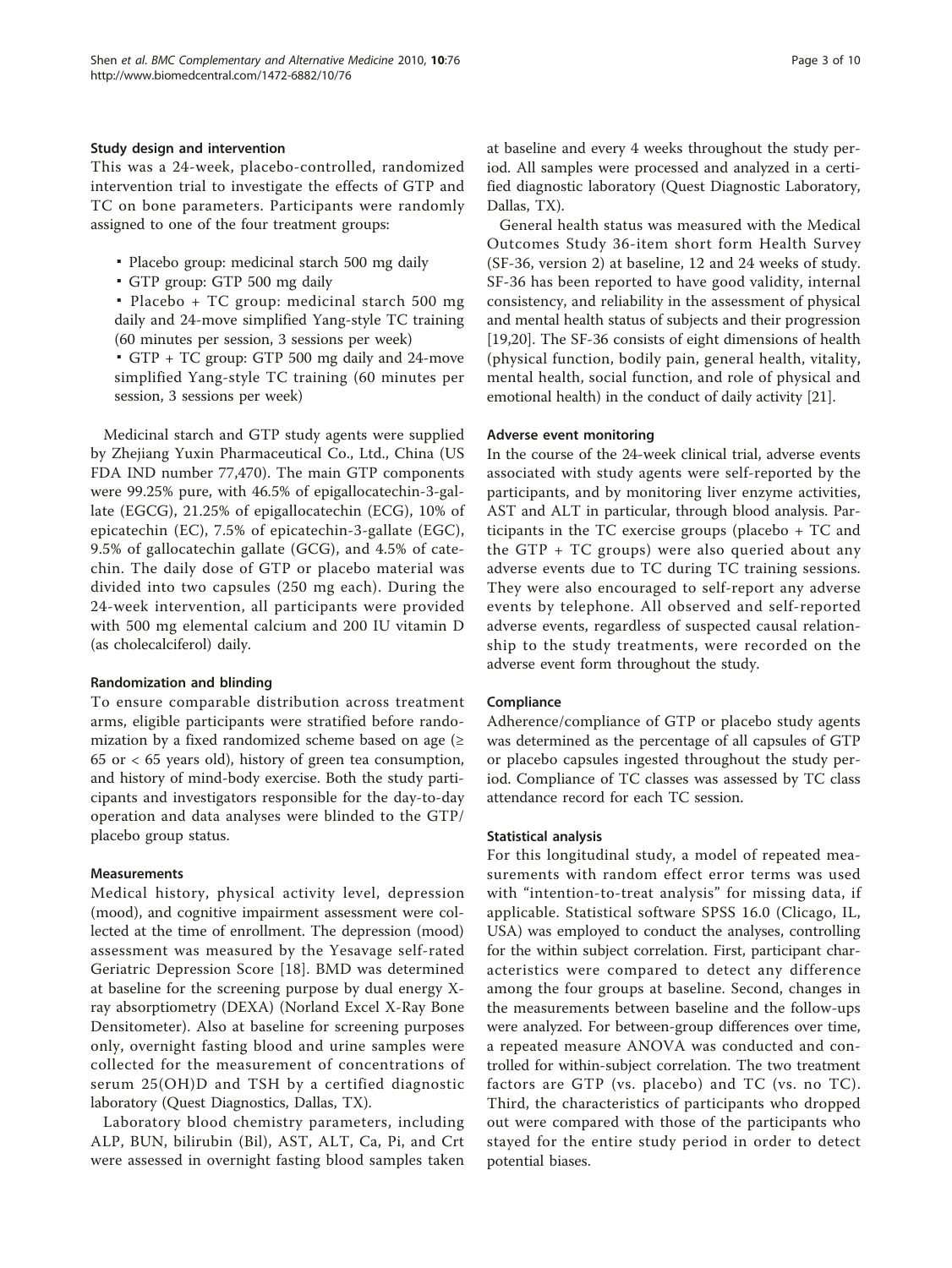

## Results

## Participants

A total of 1065 patients were prescreened. Among them, 171 were qualified and randomized, and 150 completed the 24-week study (Figure 1). Seven (16%) participants in the Placebo arm, 8 (17%) in the GTP arm, 5 (12%) in the Placebo + TC arm, and 1 (3%) in the GTP + TC arm withdrew before the end of the study, due to accidental fall (1 subject), relocation (2 subjects), time conflicts (6 subjects), lost to follow-up (5 subjects), and lost interest (7 subjects). Baseline characteristics were similar among different treatment groups (Table [1](#page-4-0)). No statistically significant differences between the subjects who withdrew from the study and those who completed the study were observed in any parameter listed in Table [1](#page-4-0). All subjects were instructed to maintain their pre-existing physical activity, dietary habits, and medications, if any, throughout the study. Based on the results of pill count, the compliance rate was 89% for both GTP and placebo capsules. The compliance rate for TC classes was 83%.

## Safety

At the baseline, there was no significant difference in any of the blood chemistry parameters among all treatment groups (Table [2](#page-5-0)). Based on the results of ANOVA, the levels of serum AST and ALT (indicators of liver functions) were not affected by either GTP or TC intervention during the 24-week study period (Table [2\)](#page-5-0). Similarly, neither GTP supplementation nor TC exercise influenced serum BUN in subjects (Table [2](#page-5-0)). On the other hand, throughout the course of the 24-week intervention, there were significant decreasing trends in levels of serum Bil, ALP, Crt, Ca, and Pi over time with different magnitude in each treatment arm. However, in analyzing interaction between the time factor and the two treatment factors (GTP and TC), these parameters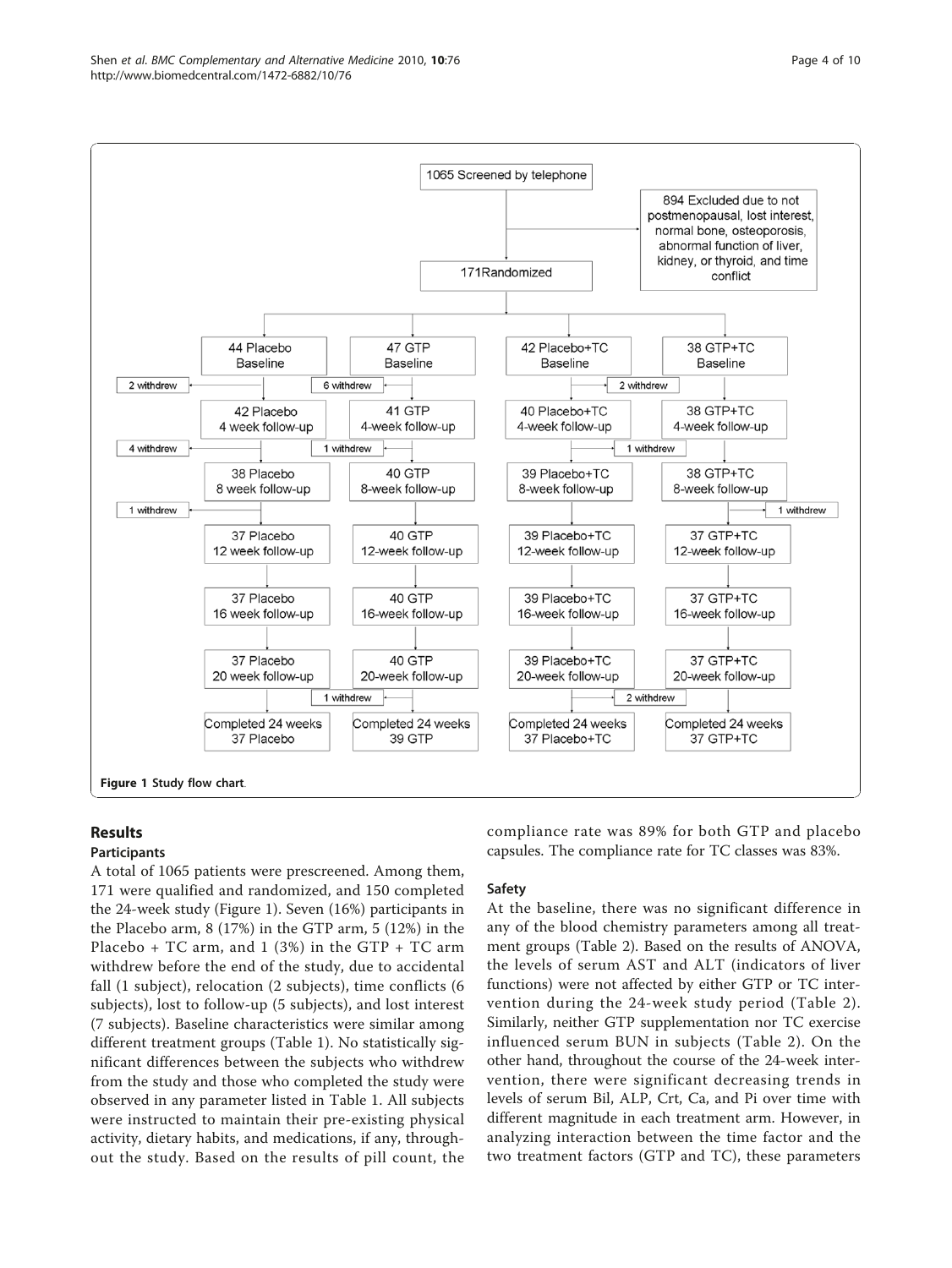## <span id="page-4-0"></span>Table 1 Baseline demographic characteristics of study population

| <b>Variables</b>                                    | Placebo          | <b>GTP</b>       | Placebo+TC       | GTP+TC           | P value   |
|-----------------------------------------------------|------------------|------------------|------------------|------------------|-----------|
| <b>Number</b>                                       | 44               | 47               | 42               | 38               |           |
|                                                     |                  |                  |                  |                  |           |
| Age [y], mean $\pm$ SD                              | $57.6 \pm 7.5$   | $56.5 \pm 5.5$   | $58.3 \pm 7.7$   | $57.6 \pm 6.7$   | NS.       |
| Years after menopause                               | $12.5 \pm 8.4$   | $11.2 \pm 8.3$   | $14.2 \pm 11.1$  | $11.4 \pm 9.1$   | <b>NS</b> |
| Height [cm]                                         | $162.8 \pm 7.8$  | $162.7 \pm 5.4$  | $161.9 \pm 6.2$  | $164.1 \pm 7.1$  | <b>NS</b> |
| Weight [kg]                                         | $77.4 \pm 15.4$  | $74.5 \pm 11.9$  | $74.1 \pm 12.1$  | $72.9 \pm 14.6$  | <b>NS</b> |
| <b>Body mass index</b> [kg/m <sup>2</sup> ]         | $29.2 \pm 6.1$   | $28.1 \pm 4.4$   | $28.3 \pm 4.9$   | $27.1 \pm 5.8$   | <b>NS</b> |
| <b>Bone mineral density</b> [T-score]               |                  |                  |                  |                  |           |
| Femoral Neck                                        | $-1.50 \pm 0.62$ | $-1.51 \pm 0.64$ | $-1.64 \pm 0.56$ | $-1.69 \pm 0.59$ | <b>NS</b> |
| Trochanter                                          | $-1.05 \pm 0.81$ | $-1.10 \pm 0.70$ | $-1.27 \pm 0.62$ | $-1.29 \pm 0.71$ | <b>NS</b> |
| Total spine                                         | $-0.74 \pm 0.56$ | $-0.75 \pm 0.67$ | $-0.95 \pm 0.65$ | $-0.97 \pm 0.51$ | <b>NS</b> |
| $L1-L4$                                             | $-0.60 \pm 0.85$ | $-0.53 \pm 1.09$ | $-0.65 \pm 0.76$ | $-0.75 \pm 0.83$ | <b>NS</b> |
| Serum 25 (OH)D [ng/mL]                              | $32.5 \pm 8.4$   | $36.2 \pm 11.0$  | $31.5 \pm 11.5$  | $30.1 \pm 6.6$   | <b>NS</b> |
| Serum PTH [pg/mL]                                   | $47.8 \pm 20.1$  | $45.6 \pm 22.5$  | $48.2 \pm 22.3$  | $47.2 \pm 27.1$  | <b>NS</b> |
| Serum TSH [mlU/L]                                   | $2.50 \pm 1.38$  | $2.09 \pm 1.13$  | $2.38 \pm 0.94$  | $2.56 \pm 1.30$  | <b>NS</b> |
| General health questions [n (%)]                    |                  |                  |                  |                  |           |
| General health rated "good"                         | 35 (79.5)        | 38 (80.9)        | 38 (90.4)        | 30 (78.9)        | <b>NS</b> |
| Height decrease with age                            | 3(6.8)           | 10(21.2)         | 7(16.6)          | 9(23.6)          | <b>NS</b> |
| Broken bone as adult                                | 9(20.4)          | 13(27.6)         | 7(16.6)          | 14(36.8)         | <b>NS</b> |
| History of osteopenia                               | 9(20.4)          | 8(17.0)          | 9(21.4)          | 9(23.9)          | <b>NS</b> |
| Family history of low bone mass                     | 19(36.3)         | 24 (51.0)        | 13(30.9)         | 23 (60.5)        | <b>NS</b> |
| History of osteoarthritis                           | 9(20.4)          | 5(10.6)          | 4(9.5)           | 4(10.5)          | <b>NS</b> |
| Severe joint or muscle pain                         | 16(36.3)         | 12(25.5)         | 9(21.4)          | 9(23.6)          | <b>NS</b> |
| Back or leg pain                                    | 11(25.0)         | 12(25.5)         | 4(9.5)           | 5(13.1)          | <b>NS</b> |
| History of diabetes                                 | 1(2.3)           | 5(10.6)          | 6(14.2)          | 3(7.8)           | <b>NS</b> |
| History of hypertension                             | 13(29.5)         | 9(19.1)          | 10(23.8)         | 8 (21.0)         | NS.       |
| <b>Physical activity profiles</b> , mean $\pm$ SD   |                  |                  |                  |                  |           |
| Exercise frequency [sessions/week]                  | $2.4 \pm 2.1$    | $2.0 \pm 2.1$    | $1.8 \pm 2.0$    | $1.9 \pm 2.0$    | NS.       |
| Exercise time [min/session]                         | $22 \pm 19$      | $23 \pm 21$      | $29 \pm 46$      | $23 \pm 22$      | <b>NS</b> |
| <b>Mood assessment</b> <sup>3</sup> , mean $\pm$ SD | $5.7 \pm 5.2$    | $5.9 \pm 4.9$    | $5.9 \pm 5.6$    | $6.3 \pm 4.2$    | NS.       |
| Lifestyle profiles [n (%)]                          |                  |                  |                  |                  |           |
| History of steroid use                              | 9(20.4)          | 7(14.8)          | 8 (19.0)         | 12(31.5)         | NS.       |
| Antidepressant medication use                       | 20(40.5)         | 19 (40.4)        | 17(40.4)         | 18(47.3)         | <b>NS</b> |
| Estrogen/HRT use                                    | 9(20.4)          | 10(21.2)         | 10(23.8)         | 7(18.4)          | NS.       |
| Calcium/Vitamin D use                               | 22(50)           | 23 (48.9)        | 21(50)           | 17(44.7)         | NS.       |
| Trouble sleeping                                    | 16(36.4)         | 17(36.1)         | 16(38.1)         | 12(31.5)         | NS.       |
| Current cigarette smoking                           | 2(4.5)           | 2(4.2)           | 2(4.7)           | 1(2.6)           | NS.       |
| Alcohol consumption                                 | 23(52.2)         | 18 (38.2)        | 18 (42.8)        | 21(55.2)         | NS.       |
| Tea consumption                                     | 26(59.1)         | 23 (48.9)        | 22(52.3)         | 27(71.0)         | NS.       |
| Coffee consumption                                  | 28 (63.6)        | 34 (72.3)        | 28 (66.6)        | 24(65.5)         | NS.       |
| Soda consumption                                    | 28 (63.6)        | 29 (65.9)        | 23 (54.7)        | 27(71.1)         | NS.       |
| Juice consumption                                   | 12(27.2)         | 22 (46.8)        | 19 (45.2)        | 21 (55.2)        | <b>NS</b> |

GTP, green tea polyphenols; TC, Tai Chi; 25(OH)D, 25-hydroxy-vitamin D; SD, standard deviation; PTH, parathyroid hormone; TSH, thyroid stimulating hormone; HRT, hormone replacement treatment; NS, not significant (P > 0.005).

§ Mood assessment was performed by the Yesavage self-rated Geriatric Depression Score.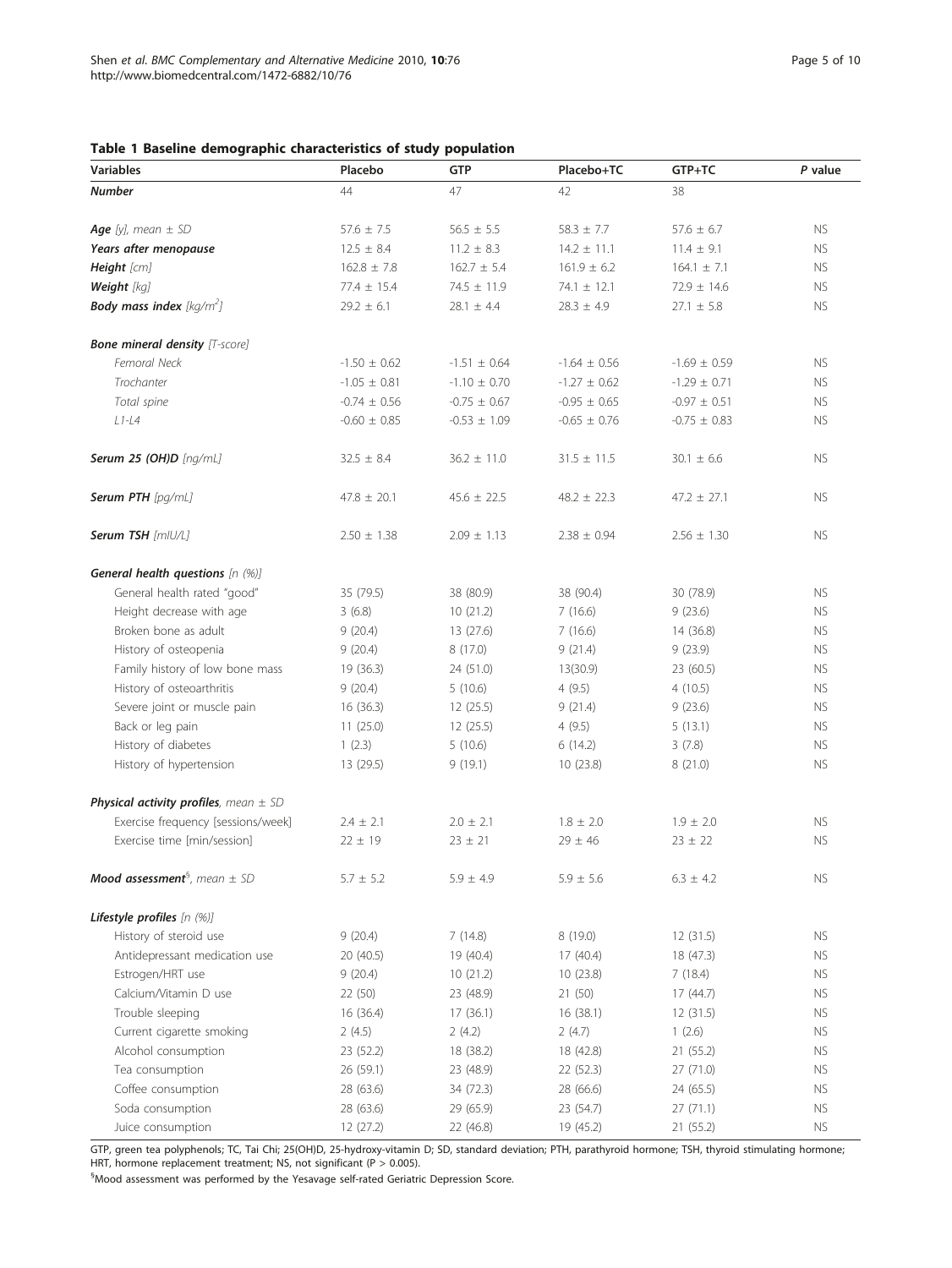| <b>Treatment groups</b> |                                            |                                                   |                   |                  |         |                   |                  |                               |
|-------------------------|--------------------------------------------|---------------------------------------------------|-------------------|------------------|---------|-------------------|------------------|-------------------------------|
| <b>Variables</b>        | Placebo                                    | GTP                                               | Placebo+TC        | GTP+TC           | Time    | Time $\times$ GTP | Time $\times$ TC | Time $\times$ GTP $\times$ TC |
|                         |                                            | Serum AST, U/L (reference range: 10-35 U/L)       |                   |                  | 0.431   | 0.678             | 0.599            | 0.437                         |
| <b>Baseline</b>         | $19.8 \pm 4.3$                             | $21.2 \pm 6.3$                                    | $21.2 \pm 5.9$    | $19.3 \pm 4.3$   |         |                   |                  |                               |
| $4$ week                | $19.8 \pm 4.6$                             | $20.9 \pm 4.8$                                    | $21.4 \pm 6.1$    | $19.8 \pm 4.5$   |         |                   |                  |                               |
| 8 week                  | $20.5 \pm 5.7$                             | $22.1\,\pm\,6.7$                                  | $21.4 \pm 5.8$    | $20.8\,\pm\,5.8$ |         |                   |                  |                               |
| 12 week                 | $19.9 \pm 5.1$                             | $20.9 \pm 5.8$                                    | $22.1 \pm 7.3$    | $20.4 \pm 5.1$   |         |                   |                  |                               |
| 16 week                 | $19.8 \pm 4.4$                             | $22.6\,\pm\,7.4$                                  | $20.9 \pm 6.9$    | $20.3~\pm~5.1$   |         |                   |                  |                               |
| 20 week                 | $19.3~\pm~3.7$                             | $21.8 \pm 6.9$                                    | $22.7 \pm 12.3$   | $19.3 \pm 3.5$   |         |                   |                  |                               |
| 24 week                 | $19.3 \pm 4.2$                             | $20.2 \pm 6.2$                                    | $21.1~\pm~7.2$    | $20.3 \pm 6.1$   |         |                   |                  |                               |
|                         | Serum ALT, U/L (reference range: 6-60 U/L) |                                                   |                   |                  | 0.454   | 0.955             | 0.893            | 0.235                         |
| <b>Baseline</b>         | $16.9 \pm 5.5$                             | $20.4 \pm 10.1$                                   | $19.0 \pm 7.0$    | $18.0 \pm 6.9$   |         |                   |                  |                               |
| 4 week                  | $16.9 \pm 4.8$                             | $19.2 \pm 7.9$                                    | $19.5 \pm 6.6$    | $18.5 \pm 7.2$   |         |                   |                  |                               |
| 8 week                  | $17.4 \pm 7.7$                             | $21.2 \pm 10.9$                                   | $20.4 \pm 7.8$    | $19.2 \pm 9.9$   |         |                   |                  |                               |
| 12 week                 | $17.1 \pm 6.4$                             | $19.9 \pm 8.2$                                    | $19.2 \pm 9.0$    | $19.9 \pm 9.1$   |         |                   |                  |                               |
| 16 week                 | $17.1 \pm 5.8$                             | $21.8 \pm 11.7$                                   | $19.7 \pm 6.9$    | $19.0 \pm 8.1$   |         |                   |                  |                               |
| 20 week                 | $16.6 \pm 5.2$                             | $21.6 \pm 11.3$                                   | $20.3 \pm 9.4$    | $18.1 \pm 5.0$   |         |                   |                  |                               |
| 24 week                 | $16.9 \pm 6.3$                             | $19.1 \pm 9.9$                                    | $18.5 \pm 5.7$    | $19.5 \pm 10.2$  |         |                   |                  |                               |
|                         |                                            | Serum Bil, mg/dL (reference: 0.2-1.2 mg/dL)       |                   |                  | 0.001   | 0.799             | 0.493            | 0.060                         |
| <b>Baseline</b>         | $0.58 \pm 0.19$                            | $0.55 \pm 0.19$                                   | $0.65 \pm 0.25$   | $0.64 \pm 0.26$  |         |                   |                  |                               |
| 4 week                  | $0.58 \pm 0.23$                            | $0.59\,\pm\,0.23$                                 | $0.67\,\pm\,0.27$ | $0.63 \pm 0.22$  |         |                   |                  |                               |
| 8 week                  | $0.57 \pm 0.17$                            | $0.57 \pm 0.21$                                   | $0.68 \pm 0.28$   | $0.59 \pm 0.25$  |         |                   |                  |                               |
| 12 week                 | $0.58 \pm 0.16$                            | $0.53 \pm 0.22$                                   | $0.59 \pm 0.30$   | $0.60 \pm 0.31$  |         |                   |                  |                               |
| 16 week                 | $0.58 \pm 0.18$                            | $0.54 \pm 0.18$                                   | $0.62 \pm 0.23$   | $0.55 \pm 0.22$  |         |                   |                  |                               |
| 20 week                 | $0.56 \pm 0.21$                            | $0.56 \pm 0.23$                                   | $0.64 \pm 0.28$   | $0.57 \pm 0.21$  |         |                   |                  |                               |
| 24 week                 | $0.56 \pm 0.20$                            | $0.54 \pm 0.20$                                   | $0.60 \pm 0.17$   | $0.56 \pm 0.23$  |         |                   |                  |                               |
|                         |                                            | Serum ALP, U/L (reference range: 33-130 U/L)      |                   |                  | < 0.001 | 0.925             | 0.149            | 0.438                         |
| <b>Baseline</b>         | $75.3 \pm 18.6$                            | $84.1 \pm 19.9$                                   | $81.6 \pm 20.1$   | $86.8 \pm 25.2$  |         |                   |                  |                               |
| 4 week                  | $77.1 \pm 17.7$                            | $85.6 \pm 20.5$                                   | $81.5 \pm 23.4$   | $86.8 \pm 23.1$  |         |                   |                  |                               |
| 8 week                  | $75.2 \pm 17.7$                            | $83.1 \pm 22.9$                                   | $85.2 \pm 26.0$   | $88.6 \pm 25.4$  |         |                   |                  |                               |
| 12 week                 | $75.1 \pm 18.0$                            | $83.2 \pm 19.3$                                   | $82.9 \pm 24.8$   | $87.7 \pm 24.2$  |         |                   |                  |                               |
| 16 week                 | $71.6 \pm 18.1$                            | $84.4 \pm 22.2$                                   | $80.8 \pm 22.9$   | $83.9 \pm 21.1$  |         |                   |                  |                               |
| 20 week                 | 74.7 ± 19.3                                | $84.6 \pm 20.7$                                   | $83.4 \pm 22.1$   | $87.0 \pm 22.6$  |         |                   |                  |                               |
| 24 week                 | $72.3 \pm 17.3$                            | $82.5 \pm 20.3$                                   | $80.9 \pm 22.5$   | $83.5 \pm 20.7$  |         |                   |                  |                               |
|                         |                                            | Serum Crt, mg/dL (reference range: 0.5-1.3 mg/dL) |                   |                  | 0.001   | 0.230             | 0.605            | 0.884                         |
| <b>Baseline</b>         | $0.80 \pm 0.13$                            | $0.82 \pm 0.11$                                   | $0.78 \pm 0.14$   | $0.79 \pm 0.09$  |         |                   |                  |                               |
| 4 week                  | $0.82 \pm 0.17$                            | $0.80 \pm 0.10$                                   | $0.79 \pm 0.13$   | $0.79 \pm 0.10$  |         |                   |                  |                               |
| 8 week                  | $0.80 \pm 0.13$                            | $0.80 \pm 0.12$                                   | $0.80 \pm 0.23$   | $0.80 \pm 0.11$  |         |                   |                  |                               |
| 12 week                 | $0.82 \pm 0.14$                            | $0.81 \pm 0.11$                                   | $0.80 \pm 0.14$   | $0.80 \pm 0.10$  |         |                   |                  |                               |
| 16 week                 | $0.81\,\pm\,0.13$                          | $0.83 \pm 0.10$                                   | $0.79 \pm 0.13$   | $0.82 \pm 0.10$  |         |                   |                  |                               |
| 20 week                 | $0.82 \pm 0.14$                            | $0.82 \pm 0.11$                                   | $0.81 \pm 0.14$   | $0.80 \pm 0.11$  |         |                   |                  |                               |
| 24 week                 | $0.79 \pm 0.13$                            | $0.80 \pm 0.11$                                   | $0.77 \pm 0.12$   | $0.79 \pm 0.09$  |         |                   |                  |                               |
|                         |                                            | Serum BUN, mg/dL (reference range: 7-25 mg/dL)    |                   |                  | 0.178   | 0.158             | 0.118            | 0.433                         |
| <b>Baseline</b>         | $15.1 \pm 3.1$                             | $15.8 \pm 3.8$                                    | $15.6 \pm 4.1$    | $15.6 \pm 3.7$   |         |                   |                  |                               |
| 4 week                  | $16.7 \pm 4.9$                             | $15.8 \pm 3.4$                                    | $16.4 \pm 4.3$    | $15.6 \pm 4.1$   |         |                   |                  |                               |
| 8 week                  | $15.8 \pm 3.8$                             | $14.7 \pm 3.4$                                    | $15.6 \pm 3.7$    | $15.6 \pm 3.7$   |         |                   |                  |                               |
| 12 week                 | $16.4 \pm 3.4$                             | $15.4 \pm 3.9$                                    | $15.8 \pm 4.6$    | $15.2 \pm 3.5$   |         |                   |                  |                               |

#### <span id="page-5-0"></span>Table 2 Effect of green tea polyphenols supplementation and Tai Chi exercise on blood chemistry in postmenopausal osteopenic women  $\overline{a}$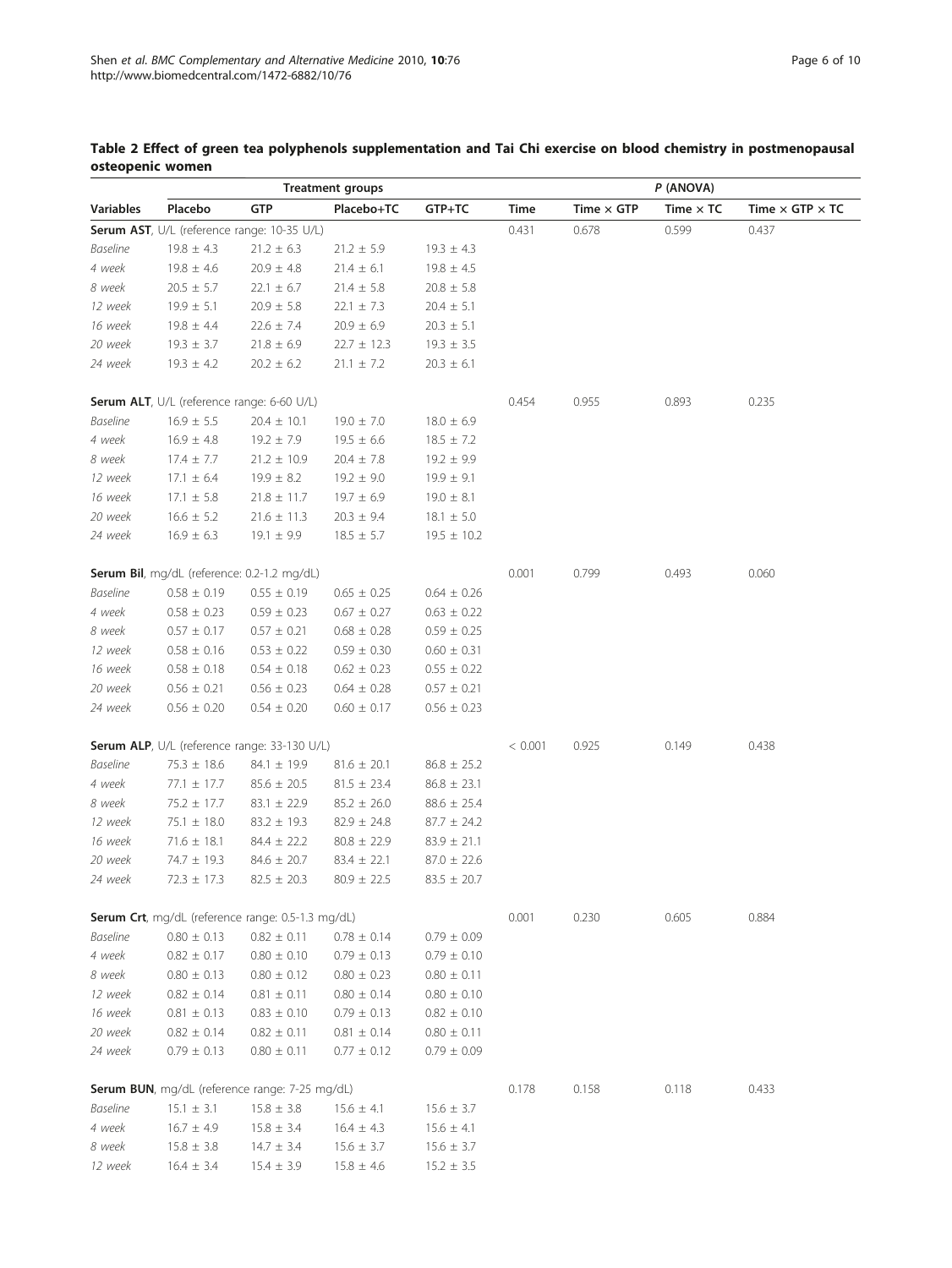| 16 week                                           | $15.3 \pm 3.6$ | $15.9 \pm 4.0$                                   | $16.7 \pm 3.6$ | $15.9 \pm 3.4$ |       |       |       |       |  |
|---------------------------------------------------|----------------|--------------------------------------------------|----------------|----------------|-------|-------|-------|-------|--|
| 20 week                                           | $15.9 \pm 3.7$ | $16.4 \pm 3.7$                                   | $15.2 \pm 3.5$ | $15.3 \pm 3.4$ |       |       |       |       |  |
| 24 week                                           | $15.7 \pm 3.7$ | $15.7 \pm 3.7$                                   | $15.9 \pm 5.1$ | $15.3 \pm 3.5$ |       |       |       |       |  |
|                                                   |                |                                                  |                |                |       |       |       |       |  |
| Serum Ca, mg/dL (reference range: 8.6-10.2 mg/dL) |                |                                                  |                |                |       | 0.721 | 0.076 | 0.883 |  |
| <b>Baseline</b>                                   | $9.4 \pm 0.4$  | $9.4 \pm 0.3$                                    | $9.4 \pm 0.2$  | $9.5 \pm 0.3$  |       |       |       |       |  |
| 4 week                                            | $9.5 \pm 0.4$  | $9.4 \pm 0.4$                                    | $9.4 \pm 0.3$  | $9.4 \pm 0.4$  |       |       |       |       |  |
| 8 week                                            | $9.5 \pm 0.5$  | $9.4 \pm 0.3$                                    | $9.4 \pm 0.3$  | $9.5 \pm 0.4$  |       |       |       |       |  |
| 12 week                                           | $9.5 \pm 0.4$  | $9.4 \pm 0.5$                                    | $9.4 \pm 0.3$  | $9.4 \pm 0.5$  |       |       |       |       |  |
| 16 week                                           | $9.4 \pm 0.4$  | $9.4 \pm 0.3$                                    | $9.5 \pm 0.4$  | $9.5 \pm 0.4$  |       |       |       |       |  |
| 20 week                                           | $9.5 \pm 0.4$  | $9.3 \pm 0.4$                                    | $9.4 \pm 0.3$  | $9.5 \pm 0.3$  |       |       |       |       |  |
| 24 week                                           | $9.4 \pm 0.4$  | $9.3 \pm 0.3$                                    | $9.3 \pm 0.3$  | $9.3 \pm 0.4$  |       |       |       |       |  |
|                                                   |                |                                                  |                |                |       |       |       |       |  |
|                                                   |                | Serum Pi, mg/dL (reference range: 2.5-4.5 mg/dL) |                |                | 0.001 | 0.547 | 0.027 | 0.825 |  |
| Baseline                                          | $3.7 \pm 0.5$  | $3.6 \pm 0.6$                                    | $3.7 \pm 0.5$  | $3.7 \pm 0.4$  |       |       |       |       |  |
| 4 week                                            | $3.8 \pm 0.5$  | $3.6 \pm 0.5$                                    | $3.7 \pm 0.5$  | $3.7 \pm 0.5$  |       |       |       |       |  |
| 8 week                                            | $3.7 \pm 0.5$  | $3.6 \pm 0.5$                                    | $3.8 \pm 0.5$  | $3.8 \pm 0.4$  |       |       |       |       |  |
| 12 week                                           | $4.0 \pm 0.9$  | $3.7 \pm 0.5$                                    | $3.8 \pm 0.5$  | $3.8 \pm 0.4$  |       |       |       |       |  |
| 16 week                                           | $3.7 \pm 0.5$  | $3.7 \pm 0.5$                                    | $3.9 \pm 0.5$  | $3.8 \pm 0.5$  |       |       |       |       |  |
| 20 week                                           | $3.8 \pm 0.4$  | $3.7 \pm 0.5$                                    | $3.8 \pm 0.5$  | $3.7 \pm 0.5$  |       |       |       |       |  |
| 24 week                                           | $3.7 \pm 0.4$  | $3.6 \pm 0.6$                                    | $3.8 \pm 0.5$  | $3.7 \pm 0.4$  |       |       |       |       |  |
|                                                   |                |                                                  |                |                |       |       |       |       |  |

Table 2 Effect of green tea polyphenols supplementation and Tai Chi exercise on blood chemistry in postmenopausal osteopenic women (Continued)

GTP, green tea polyphenols; TC, Tai Chi; AST, aspartate aminotransferase; ALT, alanine aminotransferase; Bil, total bilirubin; ALP, alkaline phosphatase; Crt, creatinine; BUN, blood urea nitrogen; Ca, calcium; Pi, inorganic phosphorus.

in the subjects were not statistically different over time across all the treatment arms (Table [2](#page-5-0)).

Four participants reported side/adverse effects during the study. One subject in the Placebo arm experienced nausea and diarrhea several times. One subject in the GTP arm had elevated AST and ALT levels, possibly due to concomitant medications for cold symptoms (Ibuprofen 400 mg daily for 9 days), lowering cholesterol (Lipitor 20 mg daily) and hypertension (Metoprolol 25 mg daily). After discontinuation of the medication for cold symptoms, this patient's serum AST and ALT fell back to the normal range. One subject in the Placebo + TC arm reported having retinal bleeding on a non-exercise day, probably due to her uncontrolled high blood pressure and blood glucose, along with a family history of retinal bleeding. Another subject in the Placebo + TC arm reported having a broken wrist on a non-exercise day, due to an accidental fall. These four reports, as judged by the safety monitoring team, were unlikely related to the study protocol.

No adverse event due to TC was observed or reported in this study. There were only sporadic complaints about muscle soreness during the first two weeks.

## Quality of life

Data demonstrating the effects of GTP and TC on quality of life, including all 8 domains, in postmenopausal

osteopenic women are presented in Table [3](#page-7-0). At baseline, there was no significant difference in any domain of quality of life among all 4 treatment groups. Throughout the course of the 24-week intervention, there was no statistically significant change in any domain with time in all treatment groups, except that scores for physical function decreased with time ( $P < 0.001$ ). However, when taking into account the interaction between time and the two treatment factors (GTP and TC), scores for physical function were not statistically different. Compared to those in the non-TC (Placebo and GTP) groups, subjects in the TC (Placebo  $+$  TC and GTP  $+$  TC) groups showed significant improvement in their scores for role-emotional ( $P = 0.036$ ) and mental health ( $P = 0.003$ ) after the 24-week intervention (Table [3](#page-7-0)). There was no significant difference in other domains of quality of life, including role-physical, bodily pain, general health, vitality, and social function  $(P > 0.05)$  (Table [3\)](#page-7-0).

## **Discussion**

There is generally very little clinical information on the safety of long-term consumption of green tea extract supplements. The limited number of published studies were either short-term or with a small sample size, and most of them were not randomized controlled trials. This is the first placebo-controlled randomized study to evaluate the safety of long-term ingestion of green tea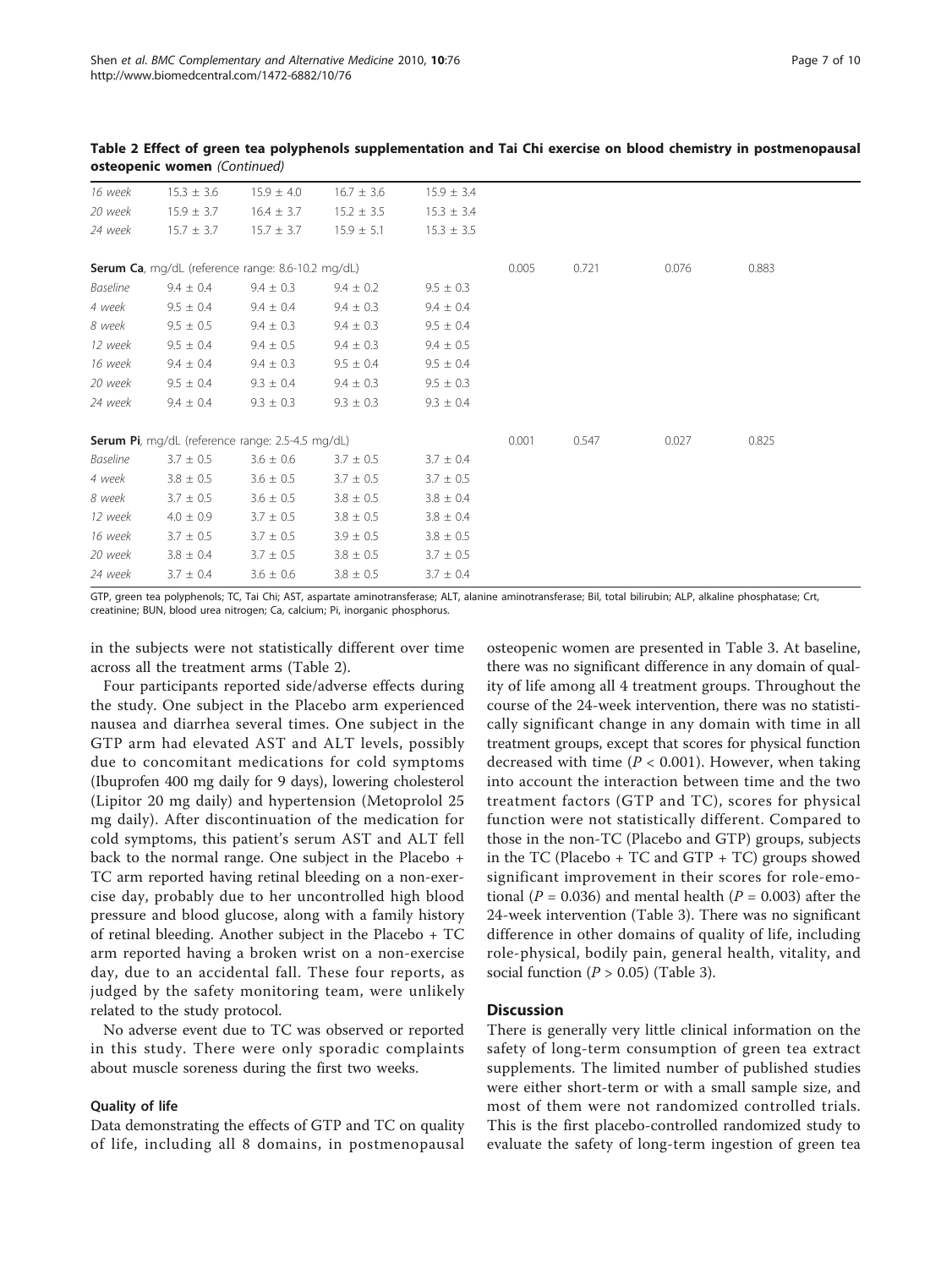|                          |                 |                 | <b>Treatment groups</b> |                 | P (ANOVA) |                |               |               |
|--------------------------|-----------------|-----------------|-------------------------|-----------------|-----------|----------------|---------------|---------------|
| Domain                   | Placebo         | <b>GTP</b>      | Placebo+TC              | GTP+TC          | Time      | Time $\pm$ GTP | Time $\pm$ TC | Time ± GTP TC |
| <b>Physical function</b> |                 |                 |                         |                 | < 0.001   | 0.214          | 0.414         | 0.453         |
| <b>Baseline</b>          | $77.7 \pm 21.4$ | $77.6 \pm 21.7$ | $78.4 \pm 16.3$         | $80.4 \pm 19.1$ |           |                |               |               |
| 12 week                  | $72.9 \pm 28.8$ | $81.8 \pm 21.2$ | $80.9 \pm 15.7$         | $84.1 \pm 15.6$ |           |                |               |               |
| 24 week                  | $65.9 \pm 20.6$ | $68.4 \pm 20.4$ | $68.1 \pm 16.3$         | $69.4 \pm 16.4$ |           |                |               |               |
| Role-physical            |                 |                 |                         |                 | 0.136     | 0.477          | 0.578         | 0.466         |
| <b>Baseline</b>          | $80.0 \pm 34.7$ | $78.4 \pm 30.1$ | $81.8 \pm 33.2$         | $84.6 \pm 28.2$ |           |                |               |               |
| 12 week                  | $85.7 \pm 28.6$ | $83.8 \pm 30.7$ | $80.4 \pm 36.4$         | $86.8 \pm 26.3$ |           |                |               |               |
| 24 week                  | $80.7 \pm 31.6$ | $89.2 \pm 23.9$ | $85.1 \pm 28.5$         | $89.7 \pm 24.7$ |           |                |               |               |
| <b>Bodily pain</b>       |                 |                 |                         |                 | 0.703     | 0.679          | 0.947         | 0.791         |
| <b>Baseline</b>          | $73.8 \pm 19.2$ | $73.2 \pm 17.5$ | $74.5 \pm 17.3$         | $76.6 \pm 15.3$ |           |                |               |               |
| 12 week                  | 73.4 ± 19.3     | $74.2 \pm 18.1$ | $74.9 \pm 16.5$         | $76.2 \pm 14.9$ |           |                |               |               |
| 24 week                  | $74.5 \pm 18.4$ | 73.9 ± 17.0     | $77.3 \pm 16.4$         | $76.1 \pm 17.2$ |           |                |               |               |
| General health           |                 |                 |                         |                 | 0.168     | 0.676          | 0.917         | 0.114         |
| <b>Baseline</b>          | $76.6 \pm 16.5$ | $72.9 \pm 19.7$ | $75.4 \pm 16.2$         | $76.4 \pm 18.2$ |           |                |               |               |
| 12 week                  | $77.8 \pm 13.6$ | $75.1 \pm 21.4$ | $77.1 \pm 16.4$         | $77.3 \pm 16.9$ |           |                |               |               |
| 24 week                  | $75.2 \pm 16.0$ | $76.0 \pm 20.1$ | $77.5 \pm 16.2$         | $76.5 \pm 17.1$ |           |                |               |               |
| <b>Vitality</b>          |                 |                 |                         |                 | 0.064     | 0.305          | 0.576         | 0.160         |
| <b>Baseline</b>          | $63.0 \pm 20.7$ | $58.0 \pm 24.1$ | $60.8 \pm 23.0$         | $64.7 \pm 18.9$ |           |                |               |               |
| 12 week                  | $62.3 \pm 22.4$ | $59.5 \pm 23.5$ | $63.1 \pm 21.7$         | $67.9 \pm 17.5$ |           |                |               |               |
| 24 week                  | $60.6 \pm 19.7$ | $64.2 \pm 22.7$ | $65.4 \pm 22.7$         | $68.7 \pm 19.1$ |           |                |               |               |
| Social function          |                 |                 |                         |                 | 0.250     | 0.731          | 0.338         | 0.986         |
| <b>Baseline</b>          | $89.3 \pm 20.8$ | $86.8 \pm 20.2$ | $85.1 \pm 22.4$         | $86.8 \pm 16.6$ |           |                |               |               |
| 12 week                  | $88.6 \pm 20.2$ | $88.2 \pm 20.8$ | $87.5 \pm 22.8$         | $91.9 \pm 14.7$ |           |                |               |               |
| 24 week                  | $85.7 \pm 22.7$ | $85.1 \pm 22.4$ | $86.1 \pm 24.1$         | $89.3 \pm 18.2$ |           |                |               |               |
| Role-emotional           |                 |                 |                         |                 | 0.464     | 0.918          | 0.036         | 0.815         |
| <b>Baseline</b>          | $87.6 \pm 29.2$ | $88.3 \pm 25.1$ | $77.5 \pm 36.9$         | $81.4 \pm 30.9$ |           |                |               |               |
| 12 week                  | $89.5 \pm 27.7$ | $85.6 \pm 31.0$ | $81.1 \pm 35.6$         | $87.3 \pm 30.7$ |           |                |               |               |
| 24 week                  | $85.7 \pm 32.6$ | $82.9 \pm 33.0$ | $88.3 \pm 26.3$         | $91.2 \pm 20.6$ |           |                |               |               |
| Mental health            |                 |                 |                         |                 | 0.629     | 0.931          | 0.003         | 0.232         |
| <b>Baseline</b>          | $80.2 \pm 12.6$ | $81.5 \pm 11.5$ | 77.4 ± 14.9             | $76.9 \pm 15.7$ |           |                |               |               |
| 12 week                  | $80.8 \pm 14.4$ | 78.7 ± 14.3     | $78.3 \pm 16.9$         | $82.0 \pm 10.8$ |           |                |               |               |
| 24 week                  | $78.6 \pm 13.9$ | $77.3 \pm 17.1$ | $81.3 \pm 12.4$         | $82.6 \pm 10.0$ |           |                |               |               |

<span id="page-7-0"></span>Table 3 Effect of green tea polyphenols supplementation and Tai Chi exercise on quality of life in postmenopausal osteopenic women

Data represent mean  $\pm$  standard deviation (SD).

extract in postmenopausal women. This study demonstrated that supplementation of 500-mg GTP daily for 24 weeks did not cause any safety concern (Table [2](#page-5-0)) with regard to liver function (in terms of AST, ALT, Bil, and ALP levels) as well as kidney function (in terms of Crt and BUN levels).

Considering a typical commercial decaffeinated green tea bag that contains approximately 80-100 mg green tea flavanols per serving [[22](#page-9-0)], the GTP daily dose (500 mg with 99.25% purity) used in this study was approximately equivalent to beverage prepared by 5-6 commercial decaffeinated tea bags. On the other hand, our previous animal study showed that GTP supplementation through 0.5% GTP in drinking water benefited bone remodeling in ovariectomized middle-aged rats [\[2](#page-9-0)]. This dose of GTP consumption by rats in that study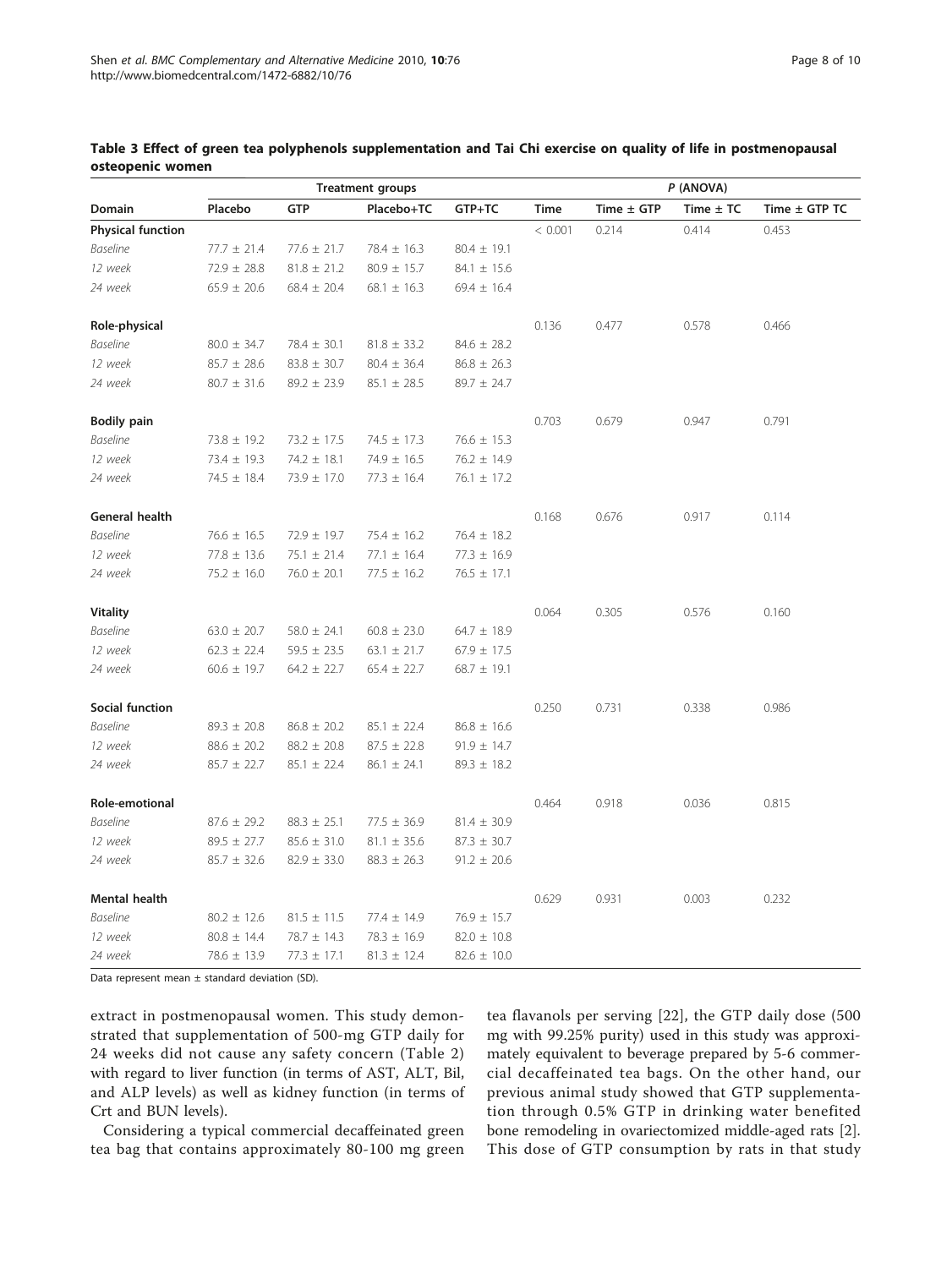was comparable to the dosage employed in the present study. GTP dosages similar to our study have been adopted in study populations with different health issues. However, the study periods were generally short (up to 12 weeks) in most studies with the following two exceptions. Matsuyama et al. [[14](#page-9-0)] reported that 24 weeks of beverage ingestion containing catechin (576 mg daily) ameliorated serious obesity and cardiovascular disease risk factors without raising any safety concerns in obese Japanese children (aged 6-16 years). Janjua et al. [[15](#page-9-0)] reported that GTP supplementation (500 mg with 70% catechin daily) for two years did not demonstrate a significant benefit superior to placebo in improving clinical or histological photoaging parameters of women's skin (aged 25 to 75 years). However, none of these studies investigated GTP's safety in terms of possible liver and kidney damages through monthly blood tests. Further, the sample sizes of these published studies were small.

In this study, we observed decreasing trends in the levels of serum Bil, ALP, Crt, Ca, and Pi over the study period (Table [2\)](#page-5-0). However, such trends disappeared when analyzing interaction between the time factor and the two treatment factors (GTP and TC), suggesting possible body's adaptation to intervention stimuli over time.

In the present study, the four adverse events observed in different treatment arms were judged as unlikely related to the study protocol. Previous studies reporting adverse events with green tea extract supplementation, including acute liver failure in a few isolated case reports [[23](#page-9-0)-[26\]](#page-9-0), in controlled human intervention trials [[27](#page-9-0),[28](#page-9-0)], and in epidemiological studies suggested that possible medication contamination and other unknown factors may have contributed to hepatotoxicity [[29\]](#page-9-0). Hepatotoxicity might also possibly be due to unusual dosing protocols, such as fasting, or a genetic variation (single nucleotide polymorphisms) in phase I and phase II enzymes in some affected individuals [\[30,31\]](#page-9-0).

No adverse event attributed to TC was observed or reported in this study. This is in agreement with previous studies reported by us and others [\[16\]](#page-9-0). TC, featuring gentle, slow and flowing movements, has been considered a safe exercise with very low risk of injury. As expected, TC did not influence any parameters related to liver and kidney function, except for a decreasing trend of serum Pi with time, which became not significant considering interaction between time and TC (Table [2\)](#page-5-0). In addition, there was no interaction between GTP supplementation and TC exercise on liver and kidney function in the present study.

The present results show that 24 weeks of TC exercise confers beneficial effects on postmenopausal women in terms of improving their role-emotional and mental health (Table [3](#page-7-0)). The favorable profiles of TC on mental health in the present study are consistent with those reported by Ko et al. [\[32\]](#page-9-0) in healthy women, and by Abbott et al. [[33\]](#page-9-0) in patients with tension headaches. The positive impact of TC on the role-emotional domain also agrees with findings by Abbott et al. [[33](#page-9-0)]. On the other hand, after involving GTP treatment, the interaction among time, GTP and TC was not significant ( $P > 0.05$ ) in the domain of either role-emotional or mental health. Although time  $\times$  TC did reach statistical significance, but time  $\times$  GTP did not reach statistical significance, therefore, resulting in no significance in the results of time  $\times$  GTP  $\times$  TC.

This is the first study investigating the effect of GTP supplementation on quality of life, and the result showed no effect. There was also no evidence supporting that selenium supplementation benefited quality of life in apparently healthy elderly (aged 60-74) in a double-blind, placebo-controlled intervention [\[34](#page-9-0)]. Another study found that vitamin E intake did not change quality of life in patients with amyotrophic lateral sclerosis [\[35](#page-9-0)]. Although all these supplements (GTP, selenium, vitamin E) are considered to be functional in protecting cells from oxidative stress, these published studies along with the present study seem to suggest no benefit of these supplements in quality of life.

## Conclusion

Supplementation of 500-mg GTP daily to postmenopausal osteopenic women for 24 weeks did not cause any adverse effects on liver and kidney function, as determined by blood test parameters, and had no influence on quality of life (as assessed by SF-36 questionnaires). TC exercise for 24 weeks (3 hr/wk) significantly improved quality of life in terms of role-emotional and mental health in these subjects. Based on our findings, GTP at a dose of 500 mg per day and/or TC exercise at 3 hr/week for 24 weeks appear to be safe in postmenopausal osteopenic women.

#### Acknowledgements

We gratefully acknowledge the study participants; without them this study would not have been possible. We thank for the assistance of Mary J. Flores, Raul Y. Dagda, and Marisela Dagda for data collection. This study was supported by the National Center for Complementary and Alternative Medicine (NCCAM) of the National Institutes of Health, under grant 1R21AT003735. The contents of this manuscript are solely the responsibility of the authors and do not necessarily represent the official views of the NCCAM or the National Institutes of Health.

#### Author details

<sup>1</sup>Department of Pathology, Texas Tech University Health Sciences Center, Lubbock, Texas, USA. <sup>2</sup> Laura W. Bush Institute for Women's Health, Texas Tech University Health Sciences Center, Lubbock, Texas, USA. <sup>3</sup>Department of Laboratory Science and Primary Care, Texas Tech University Health Sciences Center, Lubbock, Texas, USA. <sup>4</sup>Department of Mechanical Engineering, Texas Tech University, Lubbock, Texas, USA. <sup>5</sup>Department of